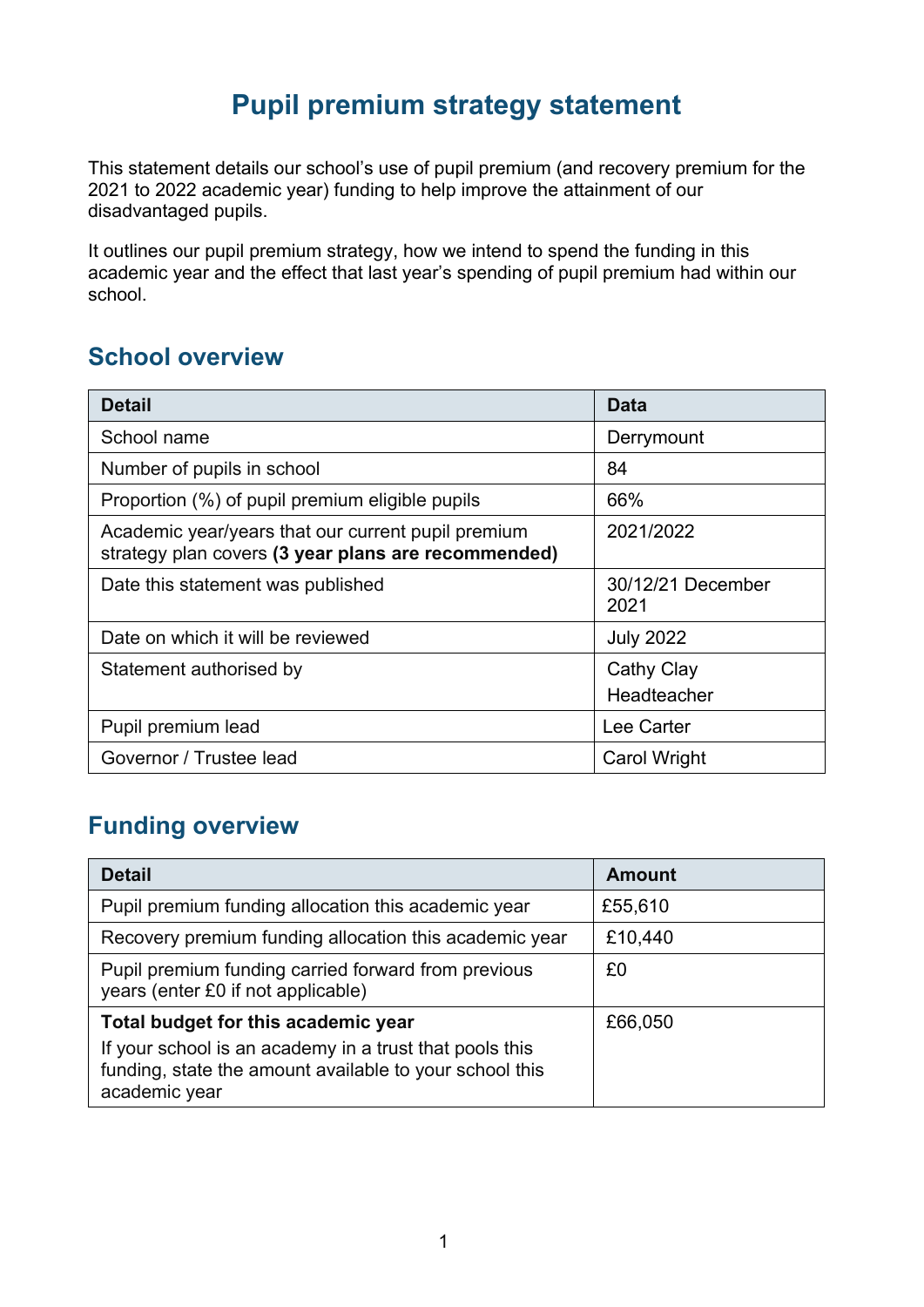# **Part A: Pupil premium strategy plan**

# **Statement of intent**

Our aim is to use pupil premium funding to help us achieve and sustain positive outcomes for our disadvantaged pupils. Along with the complex needs of some of our pupils arising from their ASC, ADHD or Attachment Disorder, socio-economic disadvantage can be a factor in the variance of outcomes. We see this particularly in terms of:

- Academic attainment (particularly where there are gaps in their knowledge and lack of self esteem due to past experiences).
- Understanding and using strategies to regulate and manage their emotional / sensory responses.
- Communication and social interaction with others.
- Attendance
- Lack of experiences (cultural capital) due to factors arising from their SEN.

At the heart of our approach is ensuring that these pupils develop the knowledge, understanding and skills they need to become independent and able to access further education and employment. As well as supporting their academic needs through quality teaching and enabling pupils to access a broad and balanced curriculum, this may also include supporting their social, emotional, mental health and wellbeing through nurturing and therapeutic activities, their sensory dysregulation through sensory input and their engagement and cultural capital through the provision of a wide range of experiences in the areas that disadvantaged pupils require it most.

Although our strategy is focused on the needs of disadvantaged pupils, it will benefit all pupils in our school where funding is spent on whole-school approaches, such as highquality teaching. Implicit in the intended outcomes detailed below, is the intention that outcomes for non-disadvantaged pupils will be improved alongside progress for their disadvantaged peers. Our strategy will be driven by the needs and strengths of each young person, based on formal and informal assessments. This will help us to ensure that we offer them the relevant skills and experience they require to be prepared for adulthood.

# **Challenges**

This details the key challenges to achievement that we have identified among our disadvantaged pupils.

| Challeng   Detail of challenge |
|--------------------------------|
|                                |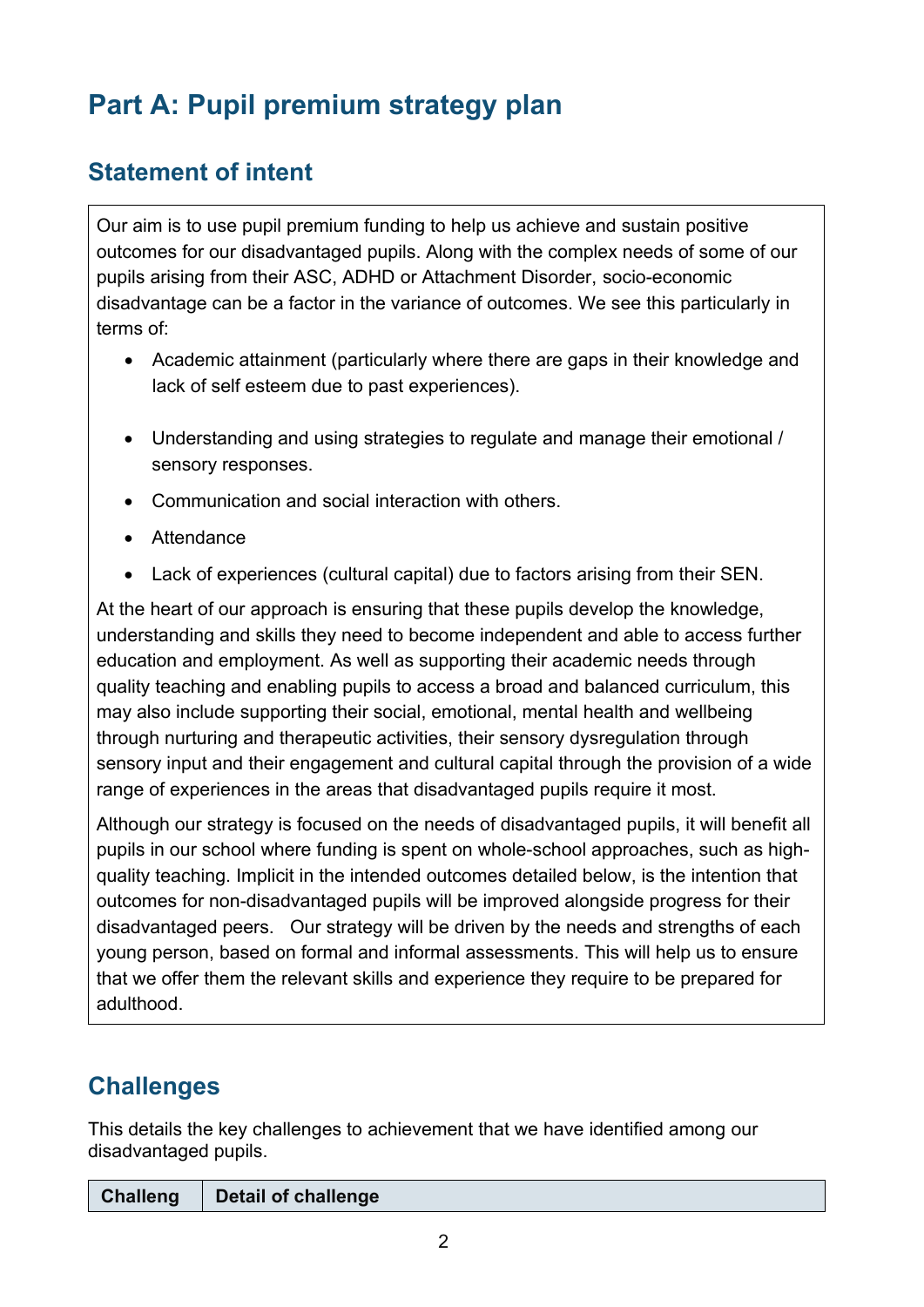| e number       |                                                                                                                                                                                                                                                                                                                                                                                                                                                                                                                                                                                                                                                                                                                                      |
|----------------|--------------------------------------------------------------------------------------------------------------------------------------------------------------------------------------------------------------------------------------------------------------------------------------------------------------------------------------------------------------------------------------------------------------------------------------------------------------------------------------------------------------------------------------------------------------------------------------------------------------------------------------------------------------------------------------------------------------------------------------|
| 1              | Our assessments show that disadvantaged pupils generally make less<br>progress from their starting points when entering school. Whilst the<br>types of barriers to learning and the difficulties disadvantaged pupils<br>experience vary, their overall academic progress tends to be lower in<br>most subjects compared to non-disadvantaged pupils. Many of our<br>pupils typically have gaps in their learning due to their SEN or a prior<br>history of school refusal / missing school and this has been made worse<br>by the Pandemic. This trend is most recognisable in English<br>(particularly comprehension and inference) and Maths outcomes where<br>some pupils have either lost skills or not made expected progress. |
| $\overline{2}$ | Our assessments, observations and discussions with pupils show that<br>disadvantaged pupils generally have greater challenges around<br>understanding, communicating and expressing their own needs than<br>their peers, particularly about their own emotions. The majority of them<br>experience some social interaction difficulties particularly with their<br>peers. These difficulties impact on their tolerance of others and can lead<br>to challenging behaviour. Development of these skills has been affected<br>by the Pandemic as some pupils missed time in school and those that<br>did were subject to Covid restrictions which also limited their ability to<br>socialise with peers in wider groups.               |
| 3              | Our data shows us that the attendance of disadvantaged pupils is not as<br>high as that of other pupils and this further impacts on their academic<br>progress. Attendance can be affected by our pupils' anxiety, lack of self<br>esteem and negative past experiences.                                                                                                                                                                                                                                                                                                                                                                                                                                                             |
| 4              | Through observations and conversations with pupils and their families,<br>we find that disadvantaged pupils generally have fewer opportunities to<br>develop cultural capital outside of school. Specific areas of their SEN<br>are significant factors in this and include heightened states of anxiety<br>due to sensory dysregulation, fight or flight responses, low self esteem,<br>demand avoidance, rigidity and obsessional behaviours. They<br>sometimes become overwhelmed and distressed. Any of these factors<br>may also lead to challenging behaviour which may then act as a further<br>barrier to them accessing a wide range of experiences outside of<br>school.                                                   |
| 5              | Our data shows that many of our disadvantaged pupils have difficulty in<br>regulating their emotional and mental health and wellbeing. This can<br>lead to challenging behaviour, distress and anxiety as they find it difficult<br>to develop appropriate responses to situations and their own feelings.                                                                                                                                                                                                                                                                                                                                                                                                                           |
| 6              | Our assessments, observations and discussions with pupils and families<br>demonstrate that the education, wellbeing and wider aspects of<br>development of many of our disadvantaged pupils have been impacted<br>by the pandemic to a greater extent than for other pupils.                                                                                                                                                                                                                                                                                                                                                                                                                                                         |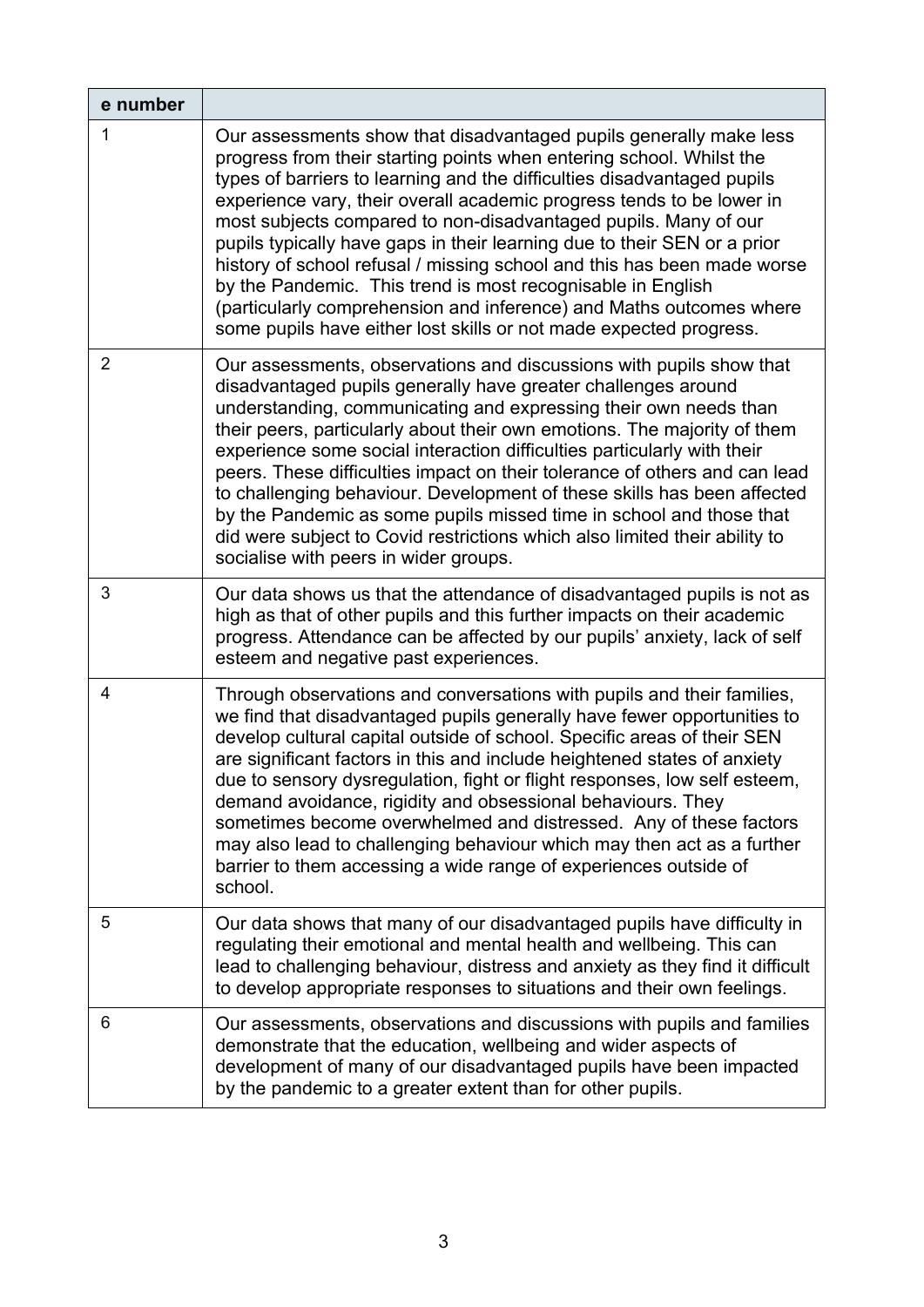# **Intended outcomes**

This explains the outcomes we are aiming for **by the end of our current strategy plan**, and how we will measure whether they have been achieved.

| <b>Intended outcome</b>                                                                                                                                                                                                       | <b>Success criteria</b>                                                                                                                                                                                                                                                            |
|-------------------------------------------------------------------------------------------------------------------------------------------------------------------------------------------------------------------------------|------------------------------------------------------------------------------------------------------------------------------------------------------------------------------------------------------------------------------------------------------------------------------------|
| 1 Attainment for disadvantaged pupils will<br>have improved in all subjects, reading and<br>spelling, relative to their starting points as<br>identified through baseline assessments.                                        | Through achievement of improved<br>performance, as demonstrated by our<br>end of year assessments at the end of<br>our strategy in 2022.                                                                                                                                           |
|                                                                                                                                                                                                                               | An increase in the number of GCSE /<br>Entry Level / Aim Award / Functional<br>Skills subjects achieved by<br>disadvantaged pupils in 2022.                                                                                                                                        |
| Improved reading comprehension for<br>disadvantaged pupils so that they can<br>independently comprehend subject-<br>specific texts with challenging terminology.                                                              | Assessment of pupils' reading<br>comprehension shows a reduction in the<br>disparity in outcomes between<br>disadvantaged pupils and their peers in<br>our school.                                                                                                                 |
| Improved attendance for all<br>disadvantaged children over the year and<br>effective interventions in place for any<br>pupils not attending.                                                                                  | Attendance data will show a reduction in<br>disparity with non disadvantaged pupils<br>over the year (non Covid related).<br>Attendance for all disadvantaged pupils<br>will have improved. (non Covid related).<br>Interventions for pupils with school                           |
|                                                                                                                                                                                                                               | refusal will show an increase in<br>engagement with education.                                                                                                                                                                                                                     |
| Disadvantaged pupils have greater<br>confidence and independence to help<br>them engage more with the wider<br>community and prepare for adulthood.                                                                           | All disadvantaged pupils will have:<br>Accessed a range of environments<br>beyond school and have made progress<br>in their AET targets for independence<br>and social development.                                                                                                |
|                                                                                                                                                                                                                               | A reduction in incidents related to refusal.                                                                                                                                                                                                                                       |
|                                                                                                                                                                                                                               | Met or partially met their EHC review<br>targets for independence and social<br>interaction.                                                                                                                                                                                       |
| Disadvantaged pupils will have made<br>progress in their use of strategies that<br>support them to manage their emotions<br>and sensory regulation resulting in a<br>reduction of their anxieties and behaviour<br>incidents. | All disadvantaged pupils will show an<br>increased / more independent use of<br>their sensory / emotional / behaviour<br>strategies and a reduction in behaviour<br>incidents or severity of incidents eg those<br>resulting in Physical Intervention or Fixed<br>Term Exclusions. |
|                                                                                                                                                                                                                               | Progress in AET targets relating to<br>Communication, Emotional and Mental<br>Health.                                                                                                                                                                                              |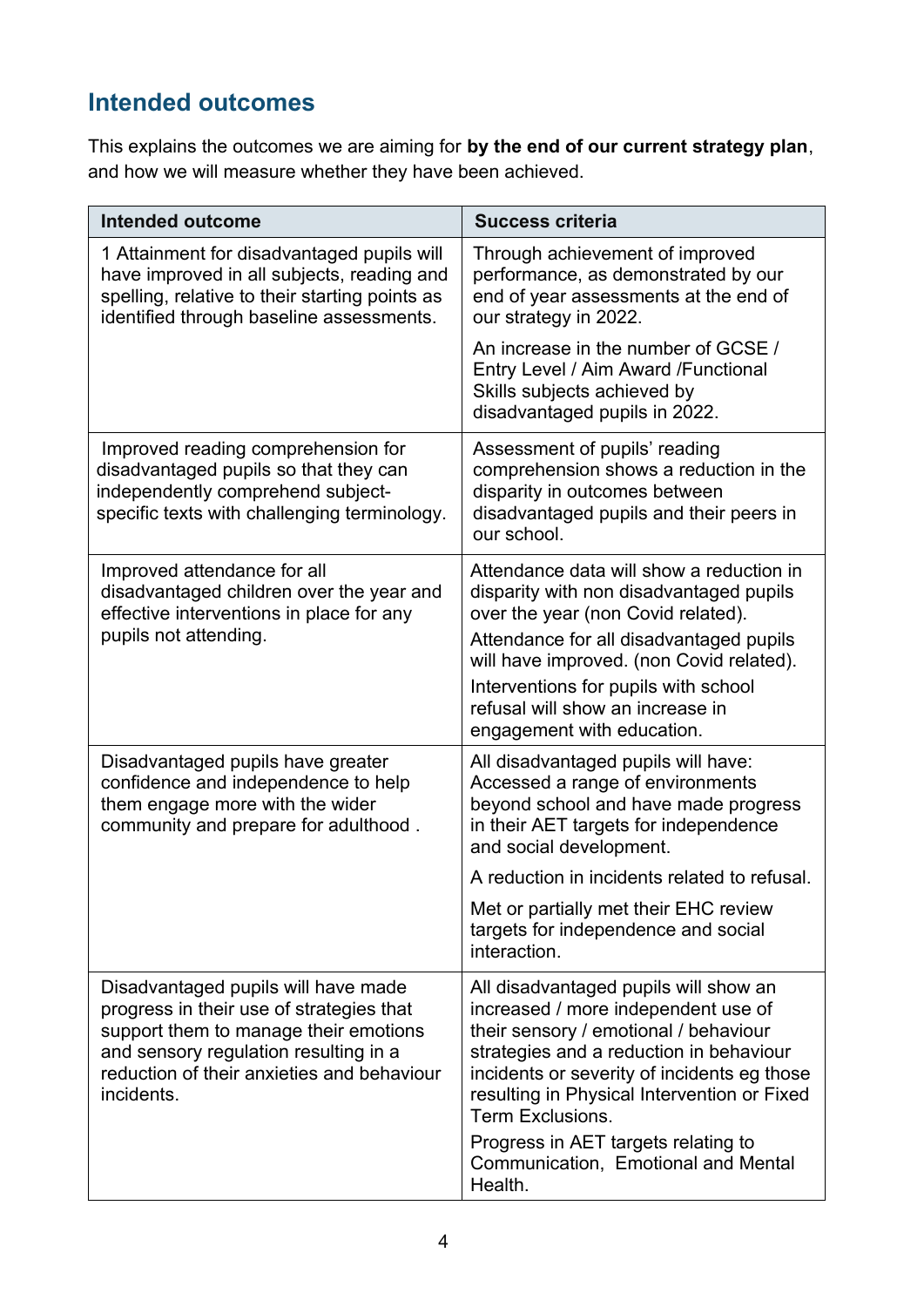# **Activity in this academic year**

This details how we intend to spend our pupil premium (and recovery premium funding) **this academic year** to address the challenges listed above.

#### **Teaching (for example, CPD, recruitment and retention)**

Budgeted cost: £3,000

| <b>Activity</b>                                                                                 | Evidence that supports this approach                                                                                                                                                                                                                                                                                                                                                                                                                                                                                                                                                         | <b>Challenge</b><br>number(s)<br>addressed |
|-------------------------------------------------------------------------------------------------|----------------------------------------------------------------------------------------------------------------------------------------------------------------------------------------------------------------------------------------------------------------------------------------------------------------------------------------------------------------------------------------------------------------------------------------------------------------------------------------------------------------------------------------------------------------------------------------------|--------------------------------------------|
| Attachment friendly<br>Schools training 2 staff<br>Attachment disorder<br>training whole school | Attachment is a clinical term used to describe "a<br>lasting psychological connectedness between hu-<br>man beings" (Bowlby, $1997$ ) <sup>1</sup> . It highlights the im-<br>portance of a child's emotional bond with their<br>primary caregivers. Disruption to or loss of this bond<br>can affect a child emotionally and psychologically<br>into adulthood, and have an impact on their future<br>relationships so understanding theory and interven-<br>tions is a significant part of our work with pupils.<br>www.annafreud.org/early-years-inmind/re-<br>sources/what-is-attachment | 2,4,5                                      |
| <b>Emotion Coaching</b><br>training for targeted<br>groups of staff.                            | www.emotioncoachinguk.com                                                                                                                                                                                                                                                                                                                                                                                                                                                                                                                                                                    | 2, 3, 4, 5, 6                              |
| ELSA training for 2 TAs                                                                         | www.elsanetwork.org                                                                                                                                                                                                                                                                                                                                                                                                                                                                                                                                                                          | 2, 3, 4, 5, 6                              |

#### **Targeted academic support (for example, tutoring, one-to-one support structured interventions)**

Budgeted cost: £34,500

| <b>Activity</b> | Evidence that supports this approach | <b>Challenge</b> |
|-----------------|--------------------------------------|------------------|
|-----------------|--------------------------------------|------------------|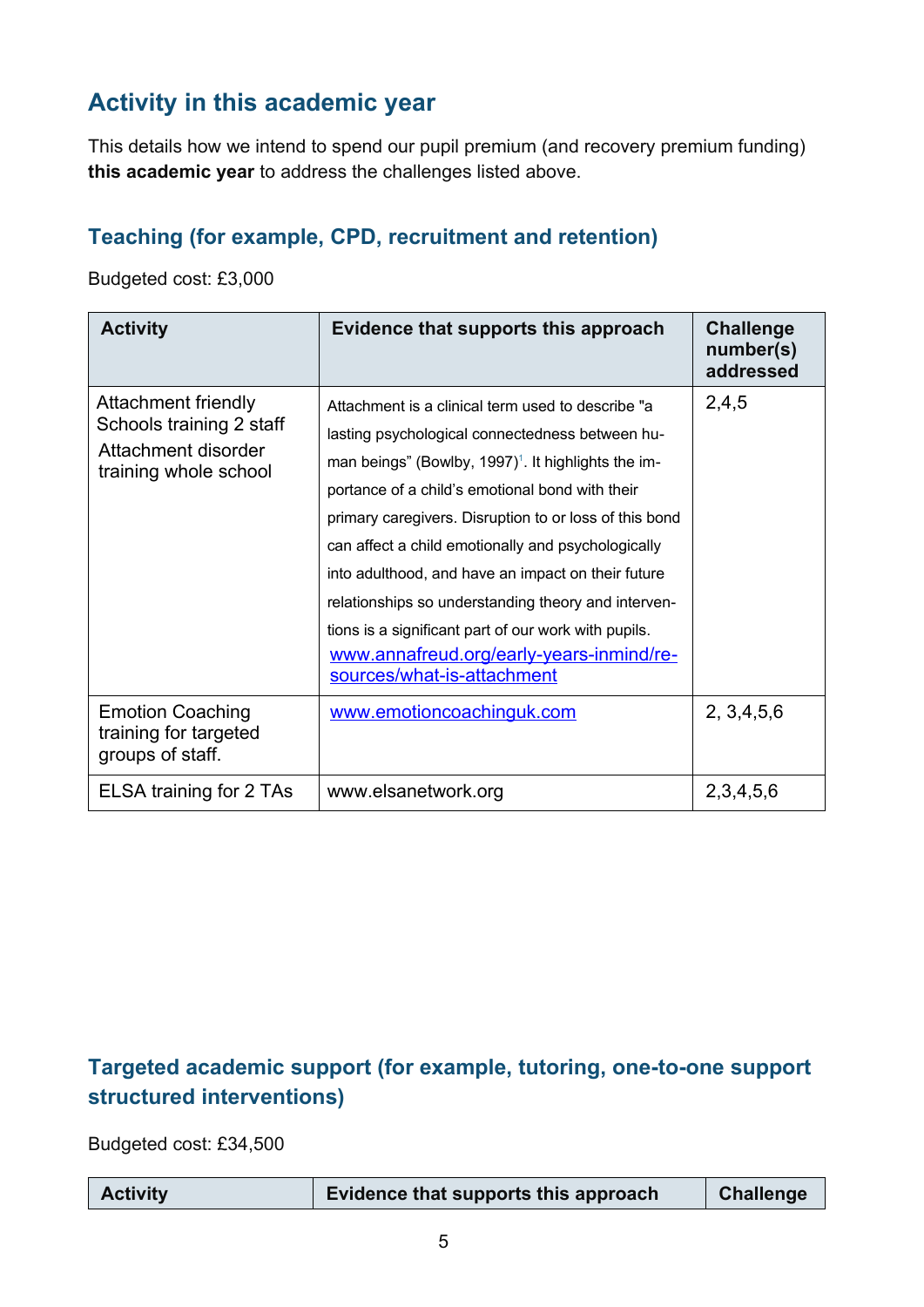|                                                                                                                                                                                                                                                                                                 |                                                                                                                                                                                                                                                                                                                                                                      | number(s)<br>addressed |
|-------------------------------------------------------------------------------------------------------------------------------------------------------------------------------------------------------------------------------------------------------------------------------------------------|----------------------------------------------------------------------------------------------------------------------------------------------------------------------------------------------------------------------------------------------------------------------------------------------------------------------------------------------------------------------|------------------------|
| School led tutoring 1:1<br>and small group tuition<br>to support Primary and<br>KS3 pupils in English<br>(particularly inference<br>and guided reading or<br>phonics interventions<br>where appropriate) and<br>Maths.                                                                          | Tuition targeted at specific needs and know-<br>ledge gaps can be an effective method to<br>support low attaining pupils or those falling<br>behind, both one-to-one:<br>One to one tuition   EEF (educationendow-<br>mentfoundation.org.uk)<br>And in small groups:<br><b>Small group tuition   Toolkit Strand  </b><br><b>Education Endowment Foundation   EEF</b> | 1                      |
| School led tutoring<br>weekly GCSE booster<br>sessions to support<br>pupils with gaps in their<br>knowledge and for<br>study skills.                                                                                                                                                            | As above.                                                                                                                                                                                                                                                                                                                                                            | 1                      |
| Purchase of an<br>additional half day per<br>week of Speech and<br>Language Therapist<br>(SALT) time. Colourful<br>semantics for 2 pupils is<br>supporting their<br>communication and<br>literacy. Social use of<br>language to support 5<br>pupils in their social<br>interaction with others. | Colourful Semantics is a psycholinguistic<br>approach to develop childrens' speech and<br>writing and encourages a wider vocabulary and<br>knowledge of grammar.<br>www.pencru.org/evidence/colourfulsemantics<br>www.structural-learning.com/post/colourful-a-<br>teachers-quide                                                                                    | 1, 2                   |

### **Wider strategies (for example, related to attendance, behaviour, wellbeing)**

#### Budgeted cost: **£28,550**

| <b>Activity</b>                                                                                                                                                                                            | <b>Evidence that supports this</b><br>approach                                                                                                                                                                                                                                                                                     | <b>Challenge</b><br>number(s)<br>addressed |
|------------------------------------------------------------------------------------------------------------------------------------------------------------------------------------------------------------|------------------------------------------------------------------------------------------------------------------------------------------------------------------------------------------------------------------------------------------------------------------------------------------------------------------------------------|--------------------------------------------|
| Enhancing the<br>sensory regulation<br>equipment available<br>for PP learners with<br>enhanced sensory<br>needs, including<br>autism and those with<br>past trauma.<br><b>Enhancing IT</b><br>equipment in | We have observed that sensory<br>equipment and resources such as<br>peanut balls, weighted blankets and<br>fidget toys and additional proprio-<br>ceptor equipment can be effective at<br>providing support for our pupils with<br>sensory needs which supports them<br>returning to a calm emotional state<br>and ready to learn. | 1,2,3,4,5,6                                |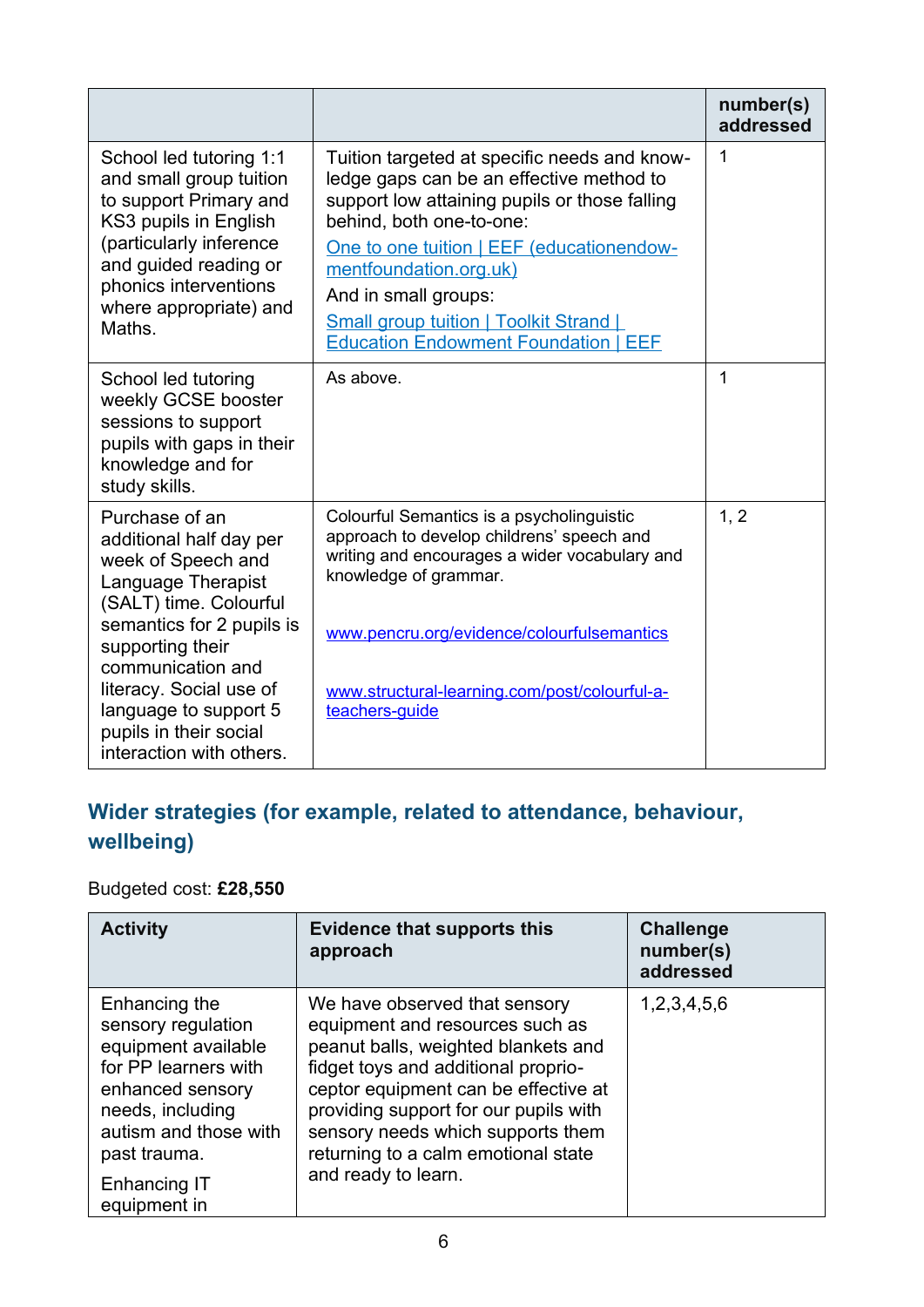| classrooms and for<br>individual pupils' use                                                                                                                                                                                                                                                                                                                    |                                                                                                                                                                                                                                                                                                                                                                                                                                                                                                                                                                                                                                                                                                                                                                                                                                                                                                                                                                                                                                                                                                                                                                                                                                                                                                                                                                                                                                                                                                                                                                                                                                                                                                                     |                  |
|-----------------------------------------------------------------------------------------------------------------------------------------------------------------------------------------------------------------------------------------------------------------------------------------------------------------------------------------------------------------|---------------------------------------------------------------------------------------------------------------------------------------------------------------------------------------------------------------------------------------------------------------------------------------------------------------------------------------------------------------------------------------------------------------------------------------------------------------------------------------------------------------------------------------------------------------------------------------------------------------------------------------------------------------------------------------------------------------------------------------------------------------------------------------------------------------------------------------------------------------------------------------------------------------------------------------------------------------------------------------------------------------------------------------------------------------------------------------------------------------------------------------------------------------------------------------------------------------------------------------------------------------------------------------------------------------------------------------------------------------------------------------------------------------------------------------------------------------------------------------------------------------------------------------------------------------------------------------------------------------------------------------------------------------------------------------------------------------------|------------------|
| Provision of wider<br>therapy /play based<br>activities including<br>Lego therapy, Yoga,<br>Wellbeing Walks,<br>horseriding and ice<br>skating as well as<br><b>Outdoor Education</b><br>(Forest School and<br>Adventure School)<br>activities weekly ses-<br>sions for targeted pu-<br>pils.<br>Purchase of more<br>equipment including<br>hammocks and tools. | Taken from Journal of Adventure Education & Outdoor<br>Learning ""If only"": Outdoor and adventurous activities<br>and generalised academic development https://doi.org/<br>10.1080/14729670585200561<br>"One theory is that physical activity enhances the flow of<br>blood to the brain, increases arousal levels, changes<br>hormonal secretion, increases mental alertness, and im-<br>proves self-esteem" (Hills, 1998)<br>"That such activities are capable of generating empower-<br>ing situations, in which children relax and enjoy learning"<br>(Daley, 1988)<br>"By presenting situations as games and play, outdoor ex-<br>periences can encourage children who have built up de-<br>fences to lower their 'affective filters" (Gildenhuys &<br>Orsmond, 1996)<br>"Empirical studies have shown some improvement in<br>academic performance resulting from increased levels of<br>physical activity, and one report of three longitudinal<br>studies emphasises that 'academic performance is main-<br>tained or even enhanced by an increase in a student's<br>level of habitual physical activity, despite a reduction in<br>curriculum or free time for the study of academic mater-<br>ial"" (Shephard, 1997, p. 119)<br>Our Natural Health Service The role of the natural envir-<br>onment in maintaining healthy lives. http://www.nat-<br>uralengland.org.uk<br>Children able to play in natural green space gained 2.5<br>kilos less per year than children who didn't have such<br>opportunities.<br>The findings suggest that outdoor and adventurous<br>activities can impact upon children's learning in school<br>by addressing their intellectual, affective and social<br>development. | 1, 2, 3, 4, 5, 6 |
| <b>Provision of Elsa</b><br>sessions for 9<br>targeted pupils plus<br>sessions for other<br>disadvantaged pupils<br>to support their<br>emotional<br>understanding and<br>literacy.                                                                                                                                                                             | ELSA is an educational psychology<br>led intervention to promote the<br>emotional wellbeing of children and<br>young people.<br>www.elsanetwork.org                                                                                                                                                                                                                                                                                                                                                                                                                                                                                                                                                                                                                                                                                                                                                                                                                                                                                                                                                                                                                                                                                                                                                                                                                                                                                                                                                                                                                                                                                                                                                                 | 2,4,5,6          |
| <b>Provision of Emotion</b><br>Coaching for pupils to<br>support understanding<br>of their emotions and<br>to develop effective<br>and appropriate<br>responses.<br>Provision of extra                                                                                                                                                                          | Through empathetic engagement the<br>child's emotional state is verbally<br>acknowledged and validated,<br>promoting a sense of security and<br>feeling 'felt'. This activates changes<br>in the child's neurological system<br>and allows the child to calm down,<br>physiologically and psychologically.<br>www.emotioncoachinguk.com                                                                                                                                                                                                                                                                                                                                                                                                                                                                                                                                                                                                                                                                                                                                                                                                                                                                                                                                                                                                                                                                                                                                                                                                                                                                                                                                                                             | 2,4,5,6          |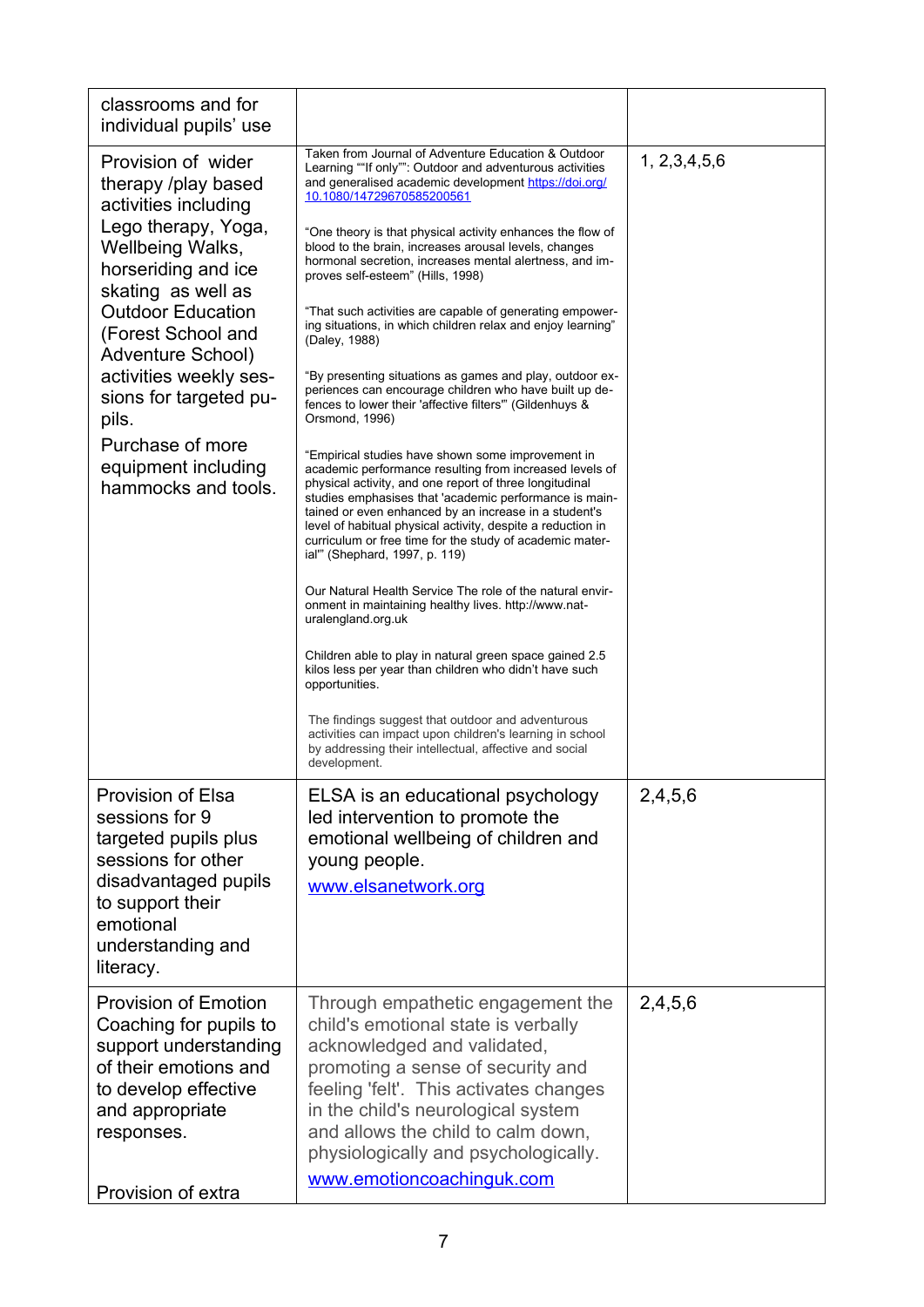| staffing at lunchtimes<br>to support pupils in<br>their social<br>interactions during<br>lunch club activities. |  |  |
|-----------------------------------------------------------------------------------------------------------------|--|--|
|-----------------------------------------------------------------------------------------------------------------|--|--|

Total **budgeted cost: £66,050**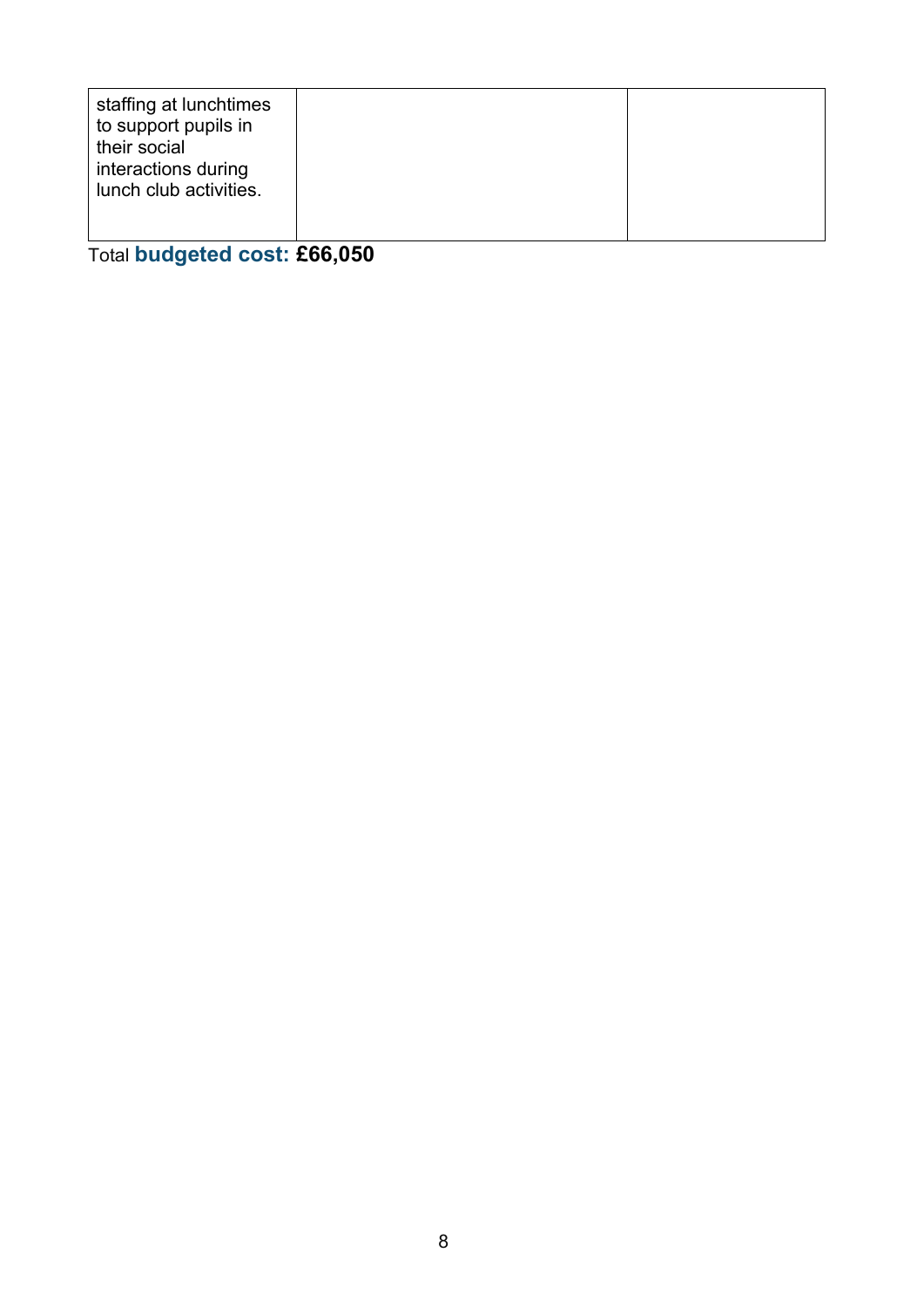# **Part B: Review of outcomes in the previous academic year**

#### **Pupil premium strategy outcomes**

This details the impact that our pupil premium activity had on pupils in the 2020 to 2021 academic year.

Our internal assessments during 2020/21 indicated that disadvantaged pupils academic and wider development outcomes were in general below what was anticipated and the outcomes we aimed to achieve in our previous strategy by the end of 2020/21 were therefore not fully realised.

Our assessment of the reasons for these outcomes points primarily to Covid-19 impact. Although we remained open as all of our pupils are vulnerable due to having an EHC plan his disrupted the teaching of many subject areas and had a negative impact on most pupils' development to varying degrees, particularly in limiting opportunities to progress social and communication skills and independence. Ongoing Covid restrictions also made it difficult to access activities offsite and beyond bubbles.

We mitigated the impact on academic outcomes by maintaining a high quality curriculum, even when pupils were not in school, via our learning platform Google Classroom and some live teaching of GCSE subjects using Teams. Pupils who were not attending were supported to keep in touch with peers and staff by accessing daily Teams sessions which gave pupils opportunity to talk to others and reduced their social isolation. Pupils not attending were supported in their independence skills through daily living tasks they could do at home such as vacuuming, making a cup of tea and making their beds. Due to the nature of some of our pupils' SEN primarily pupils with ASC who compartmentalise their lives, not all would access online learning and some pupils have triggers related to the use of IT. These pupils were supported with paper based work.

In spite of the difficulties caused by the Pandemic all of our pupils including our disadvantaged pupils achieved their exams and all of our leavers including our disadvantaged pupils went on to college placements, three also secured part time employment and one passed his driving test.

Our assessments and observations suggested that for many pupils, being out of school, uncertainty and concern over their future and challenges around access to support were detrimental to behaviour, wellbeing and mental health to varying degrees. We used pupil premium funding to help provide wellbeing support and targeted interventions where required including opportunities for therapeutic activities, physical activities and outdoor education which were very important for our pupils as their fitness levels had dropped. Many found the demands of a whole school day and interacting